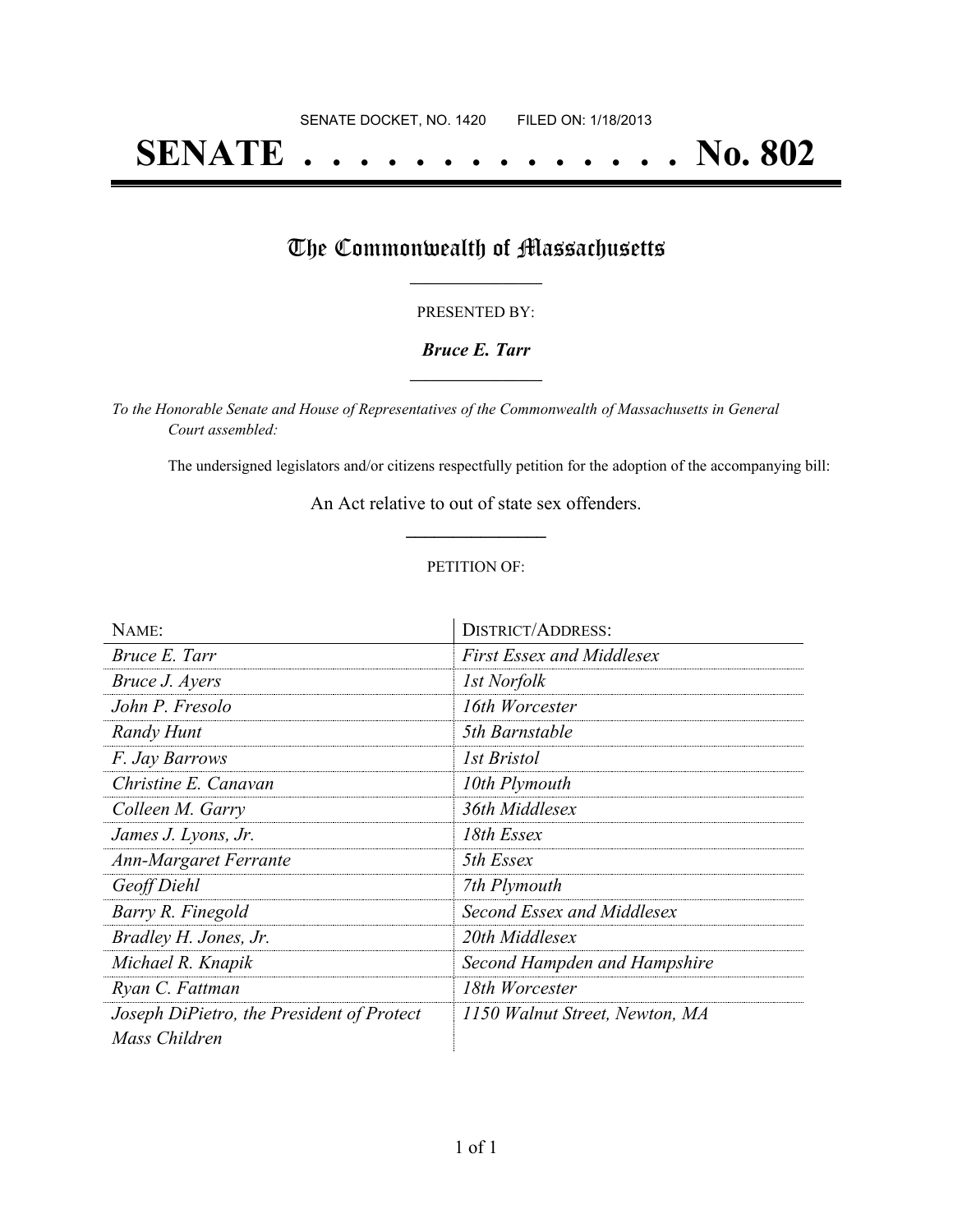# SENATE DOCKET, NO. 1420 FILED ON: 1/18/2013 **SENATE . . . . . . . . . . . . . . No. 802**

By Mr. Tarr, a petition (accompanied by bill, Senate, No. 802) of Bruce E. Tarr, Bruce J. Ayers, John P. Fresolo, Randy Hunt and other members of the General Court for legislation relative to out of state sex offenders. The Judiciary.

### The Commonwealth of Massachusetts

**\_\_\_\_\_\_\_\_\_\_\_\_\_\_\_ In the Year Two Thousand Thirteen \_\_\_\_\_\_\_\_\_\_\_\_\_\_\_**

An Act relative to out of state sex offenders.

Be it enacted by the Senate and House of Representatives in General Court assembled, and by the authority *of the same, as follows:*

 Section 1. Section 178E of Chapter 6 of the General Laws is hereby amended by striking subsection (g) and inserting in place thereof the following:-

 (g) A sex offender who moves into the commonwealth from another jurisdiction shall, within two days of moving into the commonwealth, register by mailing to the board on a form approved by the board and signed under the pains and penalties of perjury, the sex offender's name, date of birth, home address or intended home address, any secondary addresses or intended secondary addresses, work address or intended work address, places where the sex offender lives, abides, lodges, or resides for a period of 14 or more days in the aggregate during any calendar year and which is not a sex offender's primary address; or a place where a sex offender routinely lives, abides, lodges, or resides for a period of 4 or more consecutive or nonconsecutive days in any month and which is not a sex offender's permanent address, including any out-of-state address, and, if the sex offender is or intends to become a pert-time or full-time employee of an institution of higher learning, the name and address of the institution. The board shall transmit the registration data to the police department in the municipality where such sex offender intends to live and work and, if the sex offender intends to work at or become a student at an institution of higher learning, to the police departments in the municipalities where the sex offender will work or attend such institution and shall transmit the same to the Federal Bureau of Investigation. In the event an out of state sex offender is granted a hearing challenging his or her classification, the sex offender registry board will continue to transmit the most current registration and classification data to the police department in the municipality where such sex offender intends to live and work and, if the sex offender intends to